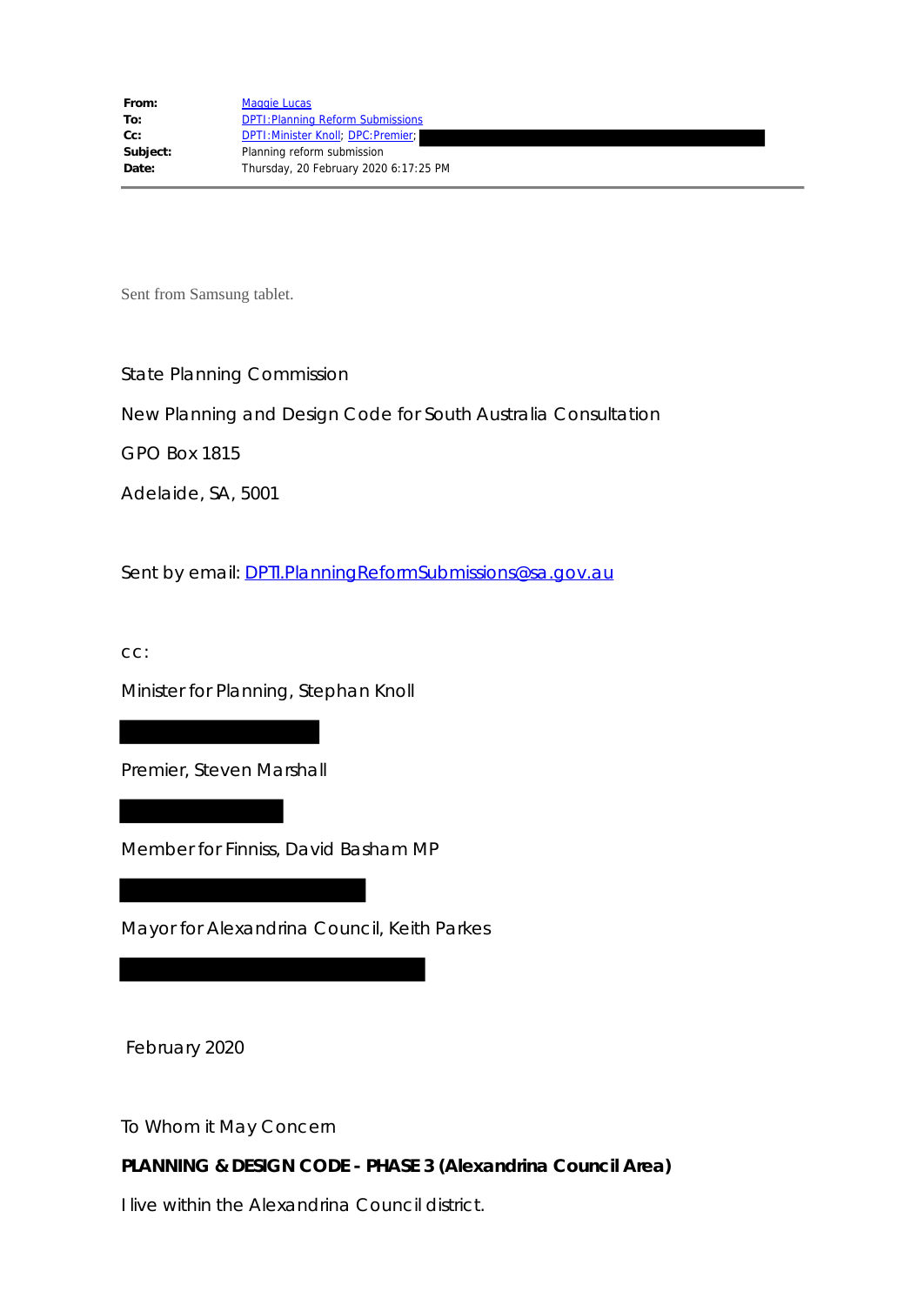In response to the draft Planning and Design Code – Phase 3, which is currently out for public consultation, I wish to register my strong objections to a number of issues as summarised below.

My specific comments follow:

# **1. General Neighbourhood Zone**

The draft Code places most of Alexandrina Council's residential zones in the General Neighbourhood Zone. The policy in this new zone is entirely at odds with current zone policy and allows for a far greater intensity of development than existing.

I do not agree that the proposed General Neighbourhood Zone is consistent with the residential character of the Residential Zone, Policy Area 11 nor within the context of Port Elliot and Middleton as tourist destinations and historic coastal settlements. This is because the current Residential Zone focuses on preserving character, rather than accommodating change and infill, and does not envisage a greater range and intensity of development than currently exists.

I request that at a minimum, you move all residential areas to the Suburban Neighbourhood Zone with technical and numeric variations (TNVs) to match existing conditions.

## **2. All Existing Residential Areas**

Non-Residential land use: Currently in Alexandrina Council's residential areas, shops, offices and educational establishments are non-complying. In the new Code existing residential areas will allow these non-residential uses which will adversely impact traffic, parking, noise, neighbour's amenity and the character of our suburbs. This is unacceptable. All uses which are currently non-complying in our residential areas (e.g. office and shop) should be "restricted development".

Siting and Setbacks: Under the Code, building setbacks from side and rear boundaries will noticeably decrease, particularly at upper levels. This is unacceptable and will severely impact amenity and privacy in Port Elliot. Existing siting, setback and floor area criteria should be maintained throughout all our residential areas.

Density and Allotment Sizes: I do not agree with decreasing existing minimum allotment sizes and frontage widths. It is important that current minimum allotment sizes, heights and frontage widths match existing.

## **3. Historic Area Statement**

The lack of identification of Contributory Items in the Code, by either a map or list of addresses, will create uncertainty and confusion for owners, prospective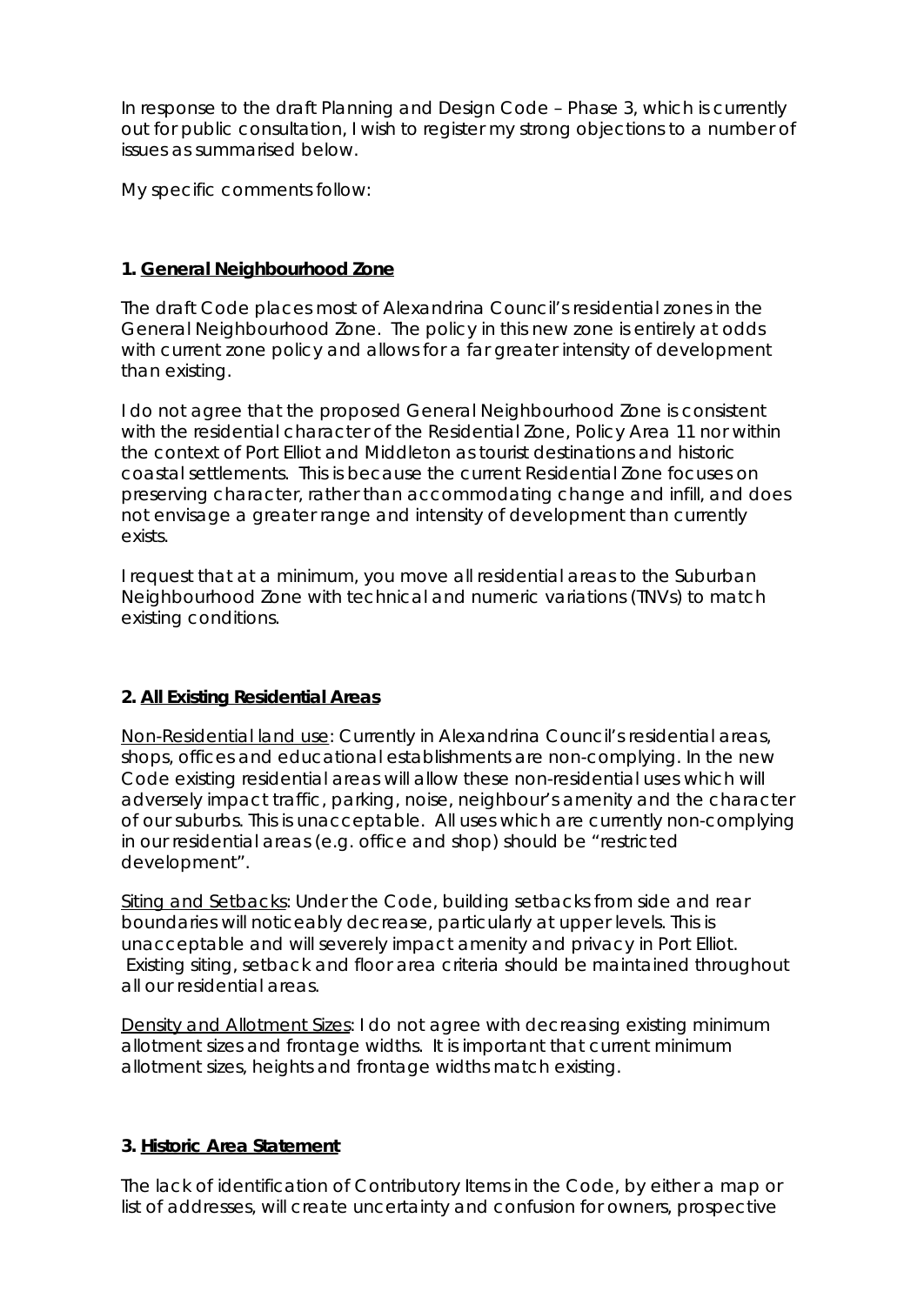buyers, neighbours and developers. I do not agree with removing protection and lack of inclusion of all Contributory Items. Existing protections and clear spatial identification of Contributory Items on a map should be retained.

I have specific concerns with regards to the Port Elliot Historic Area Statement O2406 (*Alex 5*) and the Middleton Historic Area Statement O2406 (*Alex 3*), as follows:

- the generic introduction makes no reference to the Historic Area Overlay being described, so that no context is provided about the historic background and development pattern, nor our townships' heritage values,

- the map provided is grossly basic without any detail such as street layouts/ subdivision patterns, already listed local and state heritage places

- there is inconsistency in mapping style of the proposed Historic Areas. Alexandrina Council's existing Development Plan maps are far better, and should and could be adapted to replace the minimal, inadequate mapping provided,

- the Historic Area Statement table has no title and no headings apart from "Eras and Themes", and it is not clear what is the function of the table? This needs to be clarified for it to make sense,

- it would appear that the development objectives and/or policies have been omitted from the new Code, which will result in very minimal, vague and subjective guidance with regards to future development in in our townships, and

- I found the terminology used in the Code in relation to heritage difficult to follow and quite inconsistent, with terms being used interchangeably.

## **4. Public Notification**

I do not agree with the removal of public notification to neighbours for all proposed development, nor the removal of right of response and appeal. The Code should reflect Alexandrina Council's current Development Plan policy with respect to the notification of neighbours and the public.

## **5. Impact on Infrastructure and Essential Services**

I am concerned that the potential rate and intensity of new development which will be facilitated through the proposed Code policies, could place existing CWMS infrastructure, especially roads and stormwater systems, under stress.

## **6. Tree Canopy and Climate Resilience**

The draft Code facilitates larger developments and the easier removal of trees on both private and public land. This will result in a significant reduction in canopy cover, habitat loss and climate resilience, due the increased infill development opportunities, reduction in minimum site areas, site coverage and